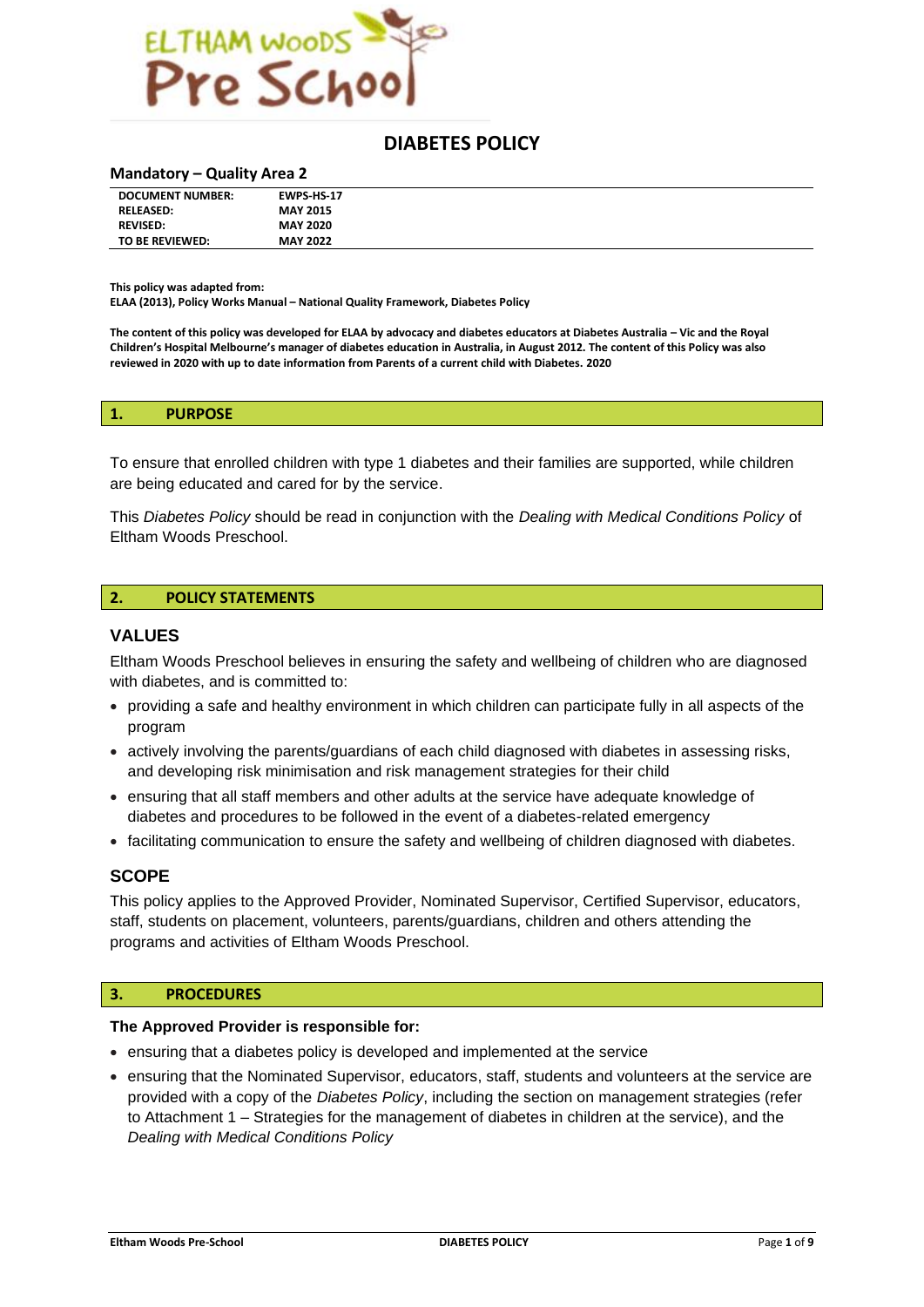- ensuring that the programs delivered at the service are inclusive of children diagnosed with diabetes (refer to *Inclusion and Equity Policy*), and that children with diabetes can participate in all activities safely and to their full potential
- ensuring that the parents/guardians of an enrolled child who is diagnosed with diabetes are provided with a copy of the *Diabetes Policy* (including procedures) and the *Dealing with Medical Conditions Policy* (Regulation 91)
- ensuring that the Nominated Supervisor, staff and volunteers at the service are aware of the strategies to be implemented for the management of diabetes at the service (refer to Attachment 1 – Strategies for the management of diabetes in children at the service)
- ensuring that each enrolled child who is diagnosed with diabetes has a current diabetes management plan prepared specifically for that child by their diabetes medical specialist team, at or prior to enrolment
- ensuring that the Nominated Supervisor, educators and staff, are provided with specific training to ensure children with diabetes properly cared for at the service
- ensuring that the Nominated Supervisor, educators, staff, students, volunteers and others at the service follow the child's diabetes management plan in the event of an incident at the service relating to their diabetes
- ensuring that a risk minimisation plan is developed for each enrolled child diagnosed with diabetes in consultation with the child's parents/guardians, in accordance with Regulation 90(iii)
- ensuring that a communication plan is developed for staff and parents/guardians in accordance with Regulation 90(iv), and encouraging ongoing communication between parents/guardians and staff regarding the management of the child's medical condition
- ensuring that children diagnosed with diabetes are not discriminated against in any way and are able to participate fully in all programs and activities at the service.

## **The Nominated Supervisor is responsible for:**

- **ensuring that families of children with a Diabetes child are communicated with on a regular and timely basis for them to develop a trusting secure relationship with staff.**
- ensuring that the *Diabetes Policy* is implemented at the service
- including on the list of medical needs any children with Diabetes.
- **centre Buddy bags and wall plans should include the diabetes management plan and calibrator equipment for each child when evacuation procedures implemented.**
- following the strategies developed for the management of diabetes at the service (refer to Attachment 1 – Strategies for the management of diabetes in children at the service)
- ensuring that all staff, including casual and relief staff, are aware of children diagnosed with diabetes, symptoms of low blood sugar levels, and the location of medication and diabetes management plans.
- following the child's diabetes management plan in the event of an incident at the service relating to their diabetes
- following the risk minimisation plan for each enrolled child diagnosed with diabetes
- ensuring that programmed activities and experiences take into consideration the individual needs of all children, including children diagnosed with diabetes
- **ongoing communication with parents/guardians regarding the management of their child's diabetes**
- ensuring that children diagnosed with diabetes are not discriminated against in any way and are able to participate fully in all programs and activities at the service.

## **Certified Supervisors and other educators/staff are responsible for:**

- reading and complying with this *Diabetes Policy* and the *Dealing with Medical Conditions Policy*
- following the strategies developed for the management of diabetes at the service (refer to Attachment 1 – Strategies for the management of diabetes in children at the service)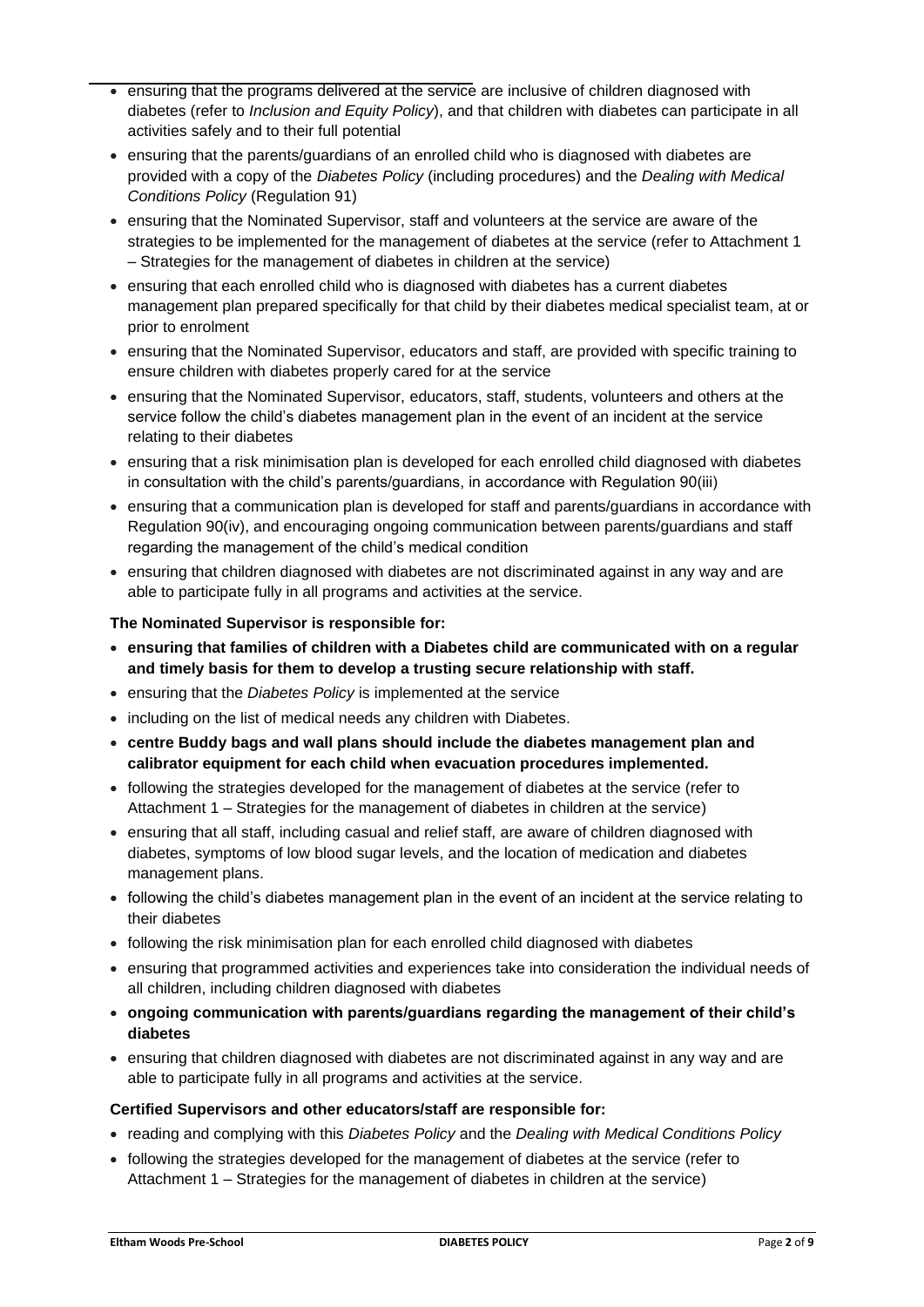- following the risk minimisation plan for each enrolled child diagnosed with diabetes
- knowing which children are diagnosed with diabetes, and the location of their medication and diabetes management plans
- following the child's diabetes management plan in the event of an incident at the service relating to their diabetes
- communicating with parents/guardians regarding the management of their child's medical condition
- ensuring that children diagnosed with diabetes are not discriminated against in any way and are able to participate fully in all programs and activities at the service.

#### **All parents/guardians are responsible for:**

• reading and complying with this *Diabetes Policy*, diabetes management strategies (refer to Attachment 1 – Strategies for the management of diabetes in children at the service), and the *Dealing with Medical Conditions Policy.*

#### **Parents/guardians of children diagnosed with type 1 diabetes are responsible for:**

- providing the service with a current diabetes management plan prepared specifically for their child by their diabetes medical specialist team
- working with the Approved Provider to develop a risk minimisation plan for their child
- working with the Approved Provider to develop a communication plan
- ensuring that they provide the service with any equipment, medication or treatment, as specified in the child's individual diabetes management plan.

#### **Volunteers and students, while at the service, are responsible for following this policy and its procedures.**

## **4. BACKGROUND AND LEGISLATION**

#### **Background**

Services that are subject to the National Quality Framework must have a policy for managing medical conditions in accordance with the *Education and Care Services National Law Act 2010* and the *Education and Care Services National Regulations 2011*. This policy must define practices in relation to:

- the management of medical conditions
- procedures requiring parents/guardians to provide a medical management plan if an enrolled child has a relevant medical condition (including diabetes)
- development of a risk minimisation plan in consultation with a child's parents/guardians
- development of a communication plan for staff members and parents/guardians.

Staff members and volunteers must be informed about the practices to be followed in the management of specific medical conditions at the service. Parents/guardians of an enrolled child with a specific health care need, allergy or other relevant medical condition must be provided with a copy of the *Dealing with Medical Conditions Policy* (in addition to any other relevant service policies).

Services must ensure that each child with pre-existing type 1 diabetes has a current diabetes management plan prepared specifically for that child by their diabetes medical specialist team, at or prior to enrolment, and must implement strategies to assist children with type 1 diabetes. A child's diabetes management plan provides staff members with all required information about that child's diabetes care needs.

The following lists key points to assist service staff to support children with type 1 diabetes.

- Follow the service's *Dealing with Medical Conditions Policy* (and this *Diabetes Policy*) and procedures for medical emergencies involving children with type 1 diabetes.
- Parents/guardians should notify the service immediately about any changes to the child's individual diabetes management plan.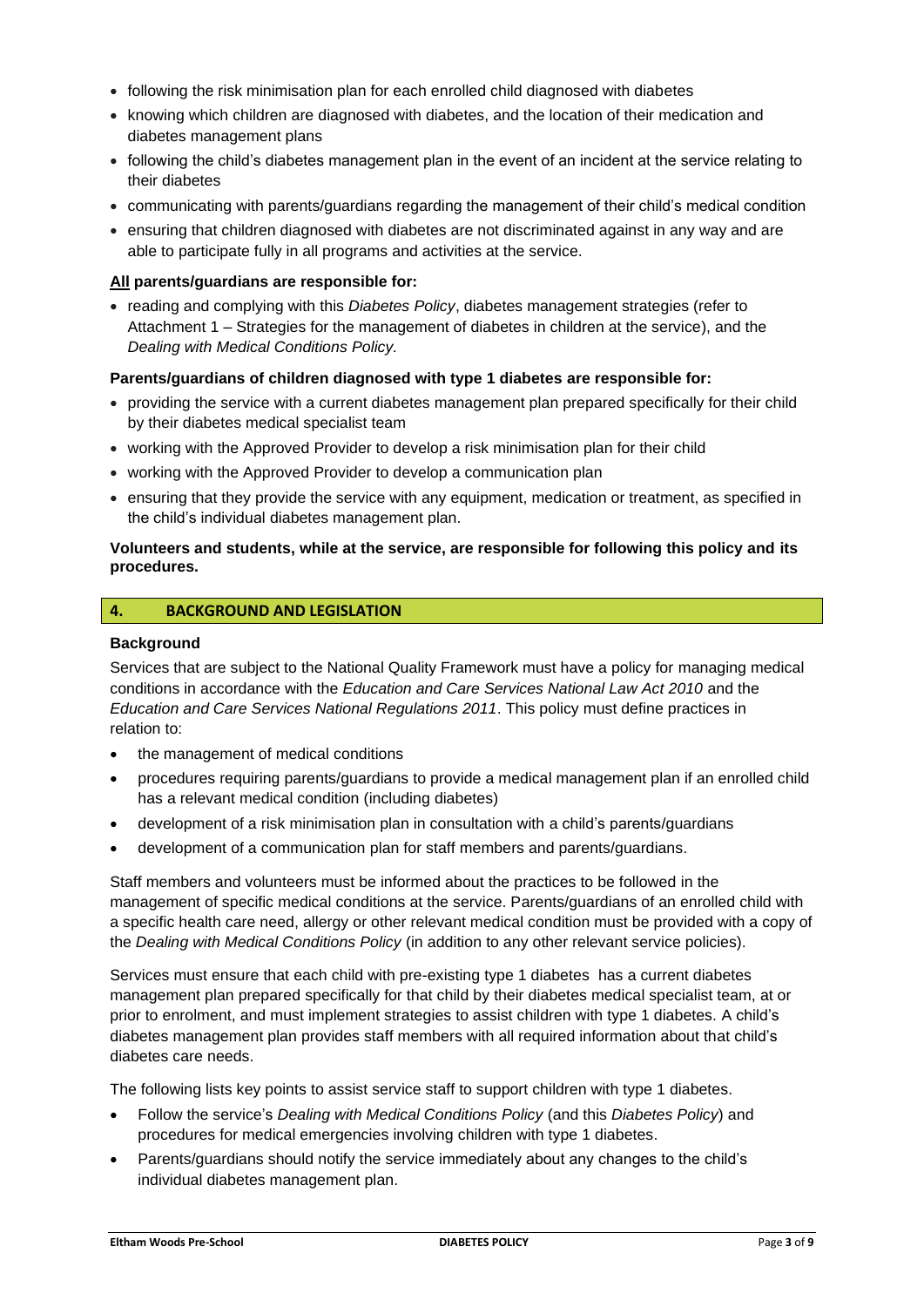- The child's diabetes medical specialist team may include an endocrinologist, diabetes nurse educator and other allied health professionals. This team will provide parents/guardians with a diabetes management plan to supply to the service.
- Contact Diabetes Australia Vic for further support or information.

Most children with type 1 diabetes can enjoy and participate in service programs and activities to their full potential, but are likely to require additional support from service staff to manage their diabetes. While attendance at the service should not be an issue for children with type 1 diabetes, they may require time away to attend medical appointments.

Relevant legislation and standards include but are not limited to:

- *Education and Care Services National Law Act 2010*: Sections 167, 169
- *Education and Care Services National Regulations 2011*: Regulations 90–96, 102, 136, 137, 146, 147, 160–162, 168(2)(d), 173, 177, 181, 183, 184, 246
- *Health Records Act 2001* (Vic)
- *National Quality Standard*, Quality Area 2: Children's Health and Safety
	- − Standard 2.1: Each child's health is promoted
		- − Element 2.1.1: Each child's health needs are supported
		- − Element 2.1.4: Steps are taken to control the spread of infectious diseases and to manage injuries and illness, in accordance with recognised guidelines
	- − Standard 2.3: Each child is protected
		- − Element 2.3.3: Plans to effectively manage incidents and emergencies are developed in consultation with relevant authorities, practised and implemented
- *Occupational Health and Safety Act 2004* (Vic)
- *Privacy and Data Protection Act 2014* (Vic)
- *Privacy Act 1988* (Cth)
- *Public Health and Wellbeing Act 2008*
- *Public Health and Wellbeing Regulations 2009* (Vic)

The most current amendments to listed legislation can be found at:

- Victorian Legislation Victorian Law Today:<http://www.legislation.vic.gov.au/>
- Commonwealth Legislation ComLaw:<http://www.comlaw.gov.au/>

#### **5. DEFINITIONS**

The terms defined in this section relate specifically to this policy. For commonly used terms e.g. Approved Provider, Nominated Supervisor, Regulatory Authority etc. refer to the *General Definitions* section of this manual.

**Type 1 diabetes:** An autoimmune condition that occurs when the immune system damages the insulin producing cells in the pancreas. Type 1 diabetes is treated with insulin replacement via injections or a continuous infusion of insulin via a pump. Without insulin treatment, type 1 diabetes is life threatening.

**Type 2 diabetes:** Occurs when either insulin is not working effectively (insulin resistance) or the pancreas does not produce sufficient insulin (or a combination of both). Type 2 diabetes accounts for 85 to 90 per cent of all cases of diabetes and usually develops in adults over the age of 45 years, but is increasingly occurring in individuals at a younger age. Type 2 diabetes is unlikely to be seen in children under the age of 4 years.

**Hypoglycaemia** *or* **hypo (low blood glucose):** Hypoglycaemia refers to having a blood glucose level that is lower than normal i.e. below 4 mmol/L, even if there are no symptoms. Neurological symptoms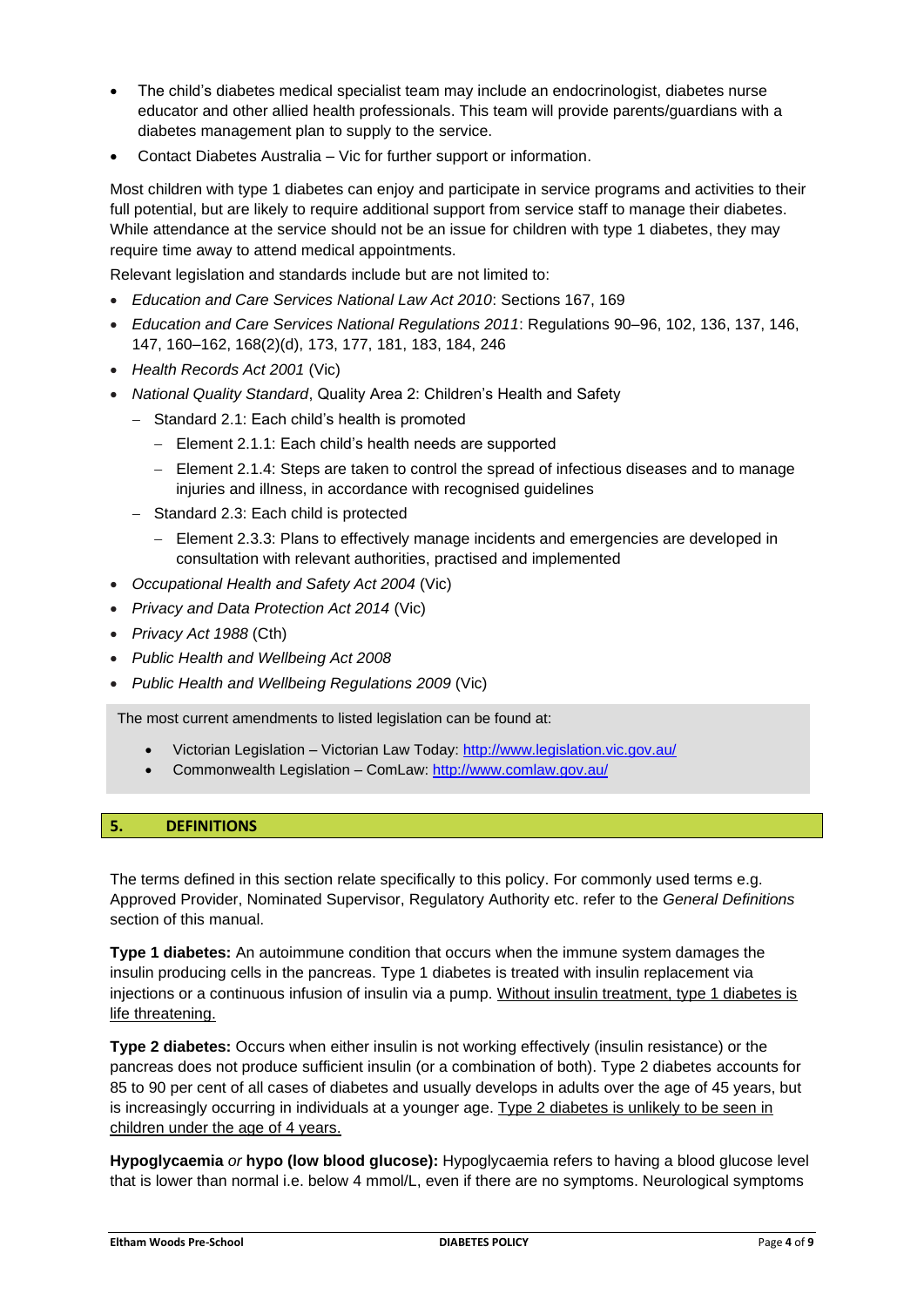can occur at blood glucose levels below 4 mmol/L and can include sweating, tremors, headache, pallor, poor co-ordination and mood changes. Hypoglycaemia can also impair concentration, behaviour and attention, and symptoms can include a vague manner and slurred speech.

Hypoglycaemia is often referred to as a 'hypo'. Common causes include but are not limited to:

- taking too much insulin
- delaying a meal
- consuming an insufficient quantity of food
- undertaking unplanned or unusual exercise.

It is important to treat hypoglycaemia promptly and appropriately to prevent the blood glucose level from falling even lower, as very low levels can lead to loss of consciousness and convulsions.

The child's diabetes management plan will provide specific guidance for services in preventing and treating a hypo.

**Hyperglycaemia (high blood glucose):** Hyperglycaemia occurs when the blood glucose level rises above 15 mmol/L. Hyperglycaemia symptoms can include increased thirst, tiredness, irritability and urinating more frequently. High blood glucose levels can also affect thinking, concentration, memory, problem-solving and reasoning. Common causes include but are not limited to:

- taking insufficient insulin
- consuming too much food
- common illnesses such as a cold
- stress.

**Insulin:** Medication prescribed and administered by injection or continuously by a pump device to lower the blood glucose level. In the body, insulin allows glucose from food (carbohydrates) to be used as energy, and is essential for life.

**Blood glucose meter:** A compact device used to check a small blood drop sample to determine the blood glucose level.

**Insulin pump:** A small, computerised device to deliver insulin constantly, connected to an individual via an infusion line inserted under the skin.

**Ketones:** Occur when there is insufficient insulin in the body. High levels of ketones can make children very sick. Extra insulin is required (given to children by parents/guardians) when ketone levels are >0.6 mmol/L if insulin is delivered via a pump, or >1.0 mmol/L if on injected insulin.

Added 'Continuous Glucose Monitoring' under 'Definitions', pg. 3

**Continuous Glucose Monitoring** (CGM) is a means of measuring **glucose** levels **continuously** in order to gain insight into patterns and trends in **glucose** levels throughout the day and night.

Added 'Flash Glucose Monitor' under 'Definitions', pg. 3

- A **flash glucose monitor** is a small sensor that you wear just under your skin. ... It records your **glucose** (sugar) levels continuously throughout the day and night. You can find out your levels by scanning the sensor whenever you want to.
- **Flash glucose monitoring** is sensor technology that enables you to test your **glucose** levels without pricking your finger. ... This holds the 'sensor', which is worn just under the skin. And, a 'reader' which when held over the sensor, gives a **glucose** reading.

#### **6. SOURCES AND RELATED POLICIES**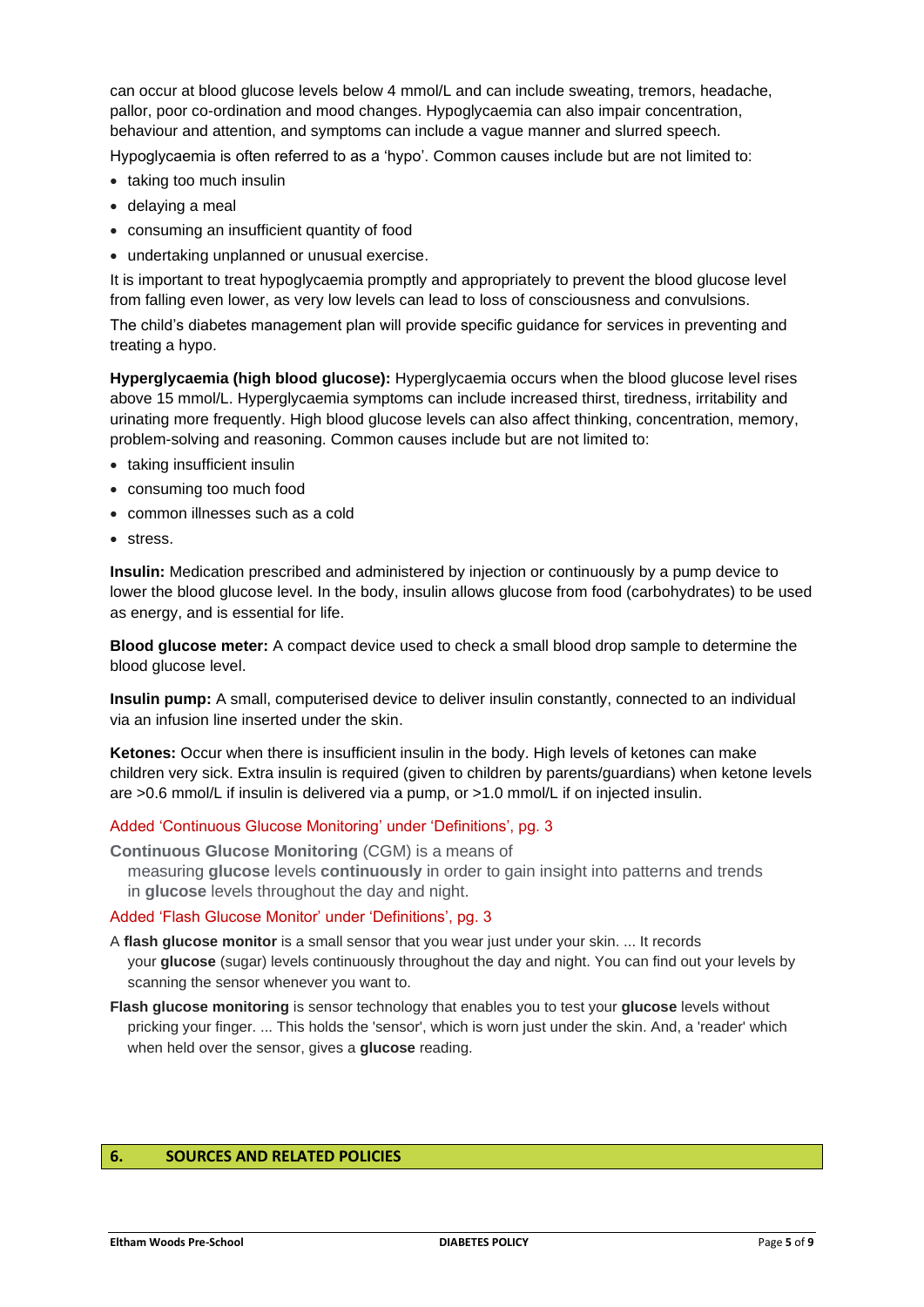#### **Sources**

- Caring for Diabetes in Children and [Adolescents, Royal Children's Hospital](http://www.rch.org.au/diabetesmanual/index.cfm?doc_id=2352) Melbourne: [www.rch.org.au/diabetesmanual/index.cfm?doc\\_id=2352](file:///C:/Users/Lisa/Documents/_THE%20TEMPLATE%20SHOP/_CLIENTS/KPV/Completed%20Policies/www.rch.org.au/diabetesmanual/index.cfm%3fdoc_id=2352)
- Diabetes Australia Vic:
	- − Information about professional learning for teachers (i.e. *Diabetes in Schools* one day seminars for teachers and early childhood staff), sample management plans and online resources. Refer to [www.diabetesvic.org.au/type-1-diabetes/children-a-adolescents](http://www.diabetesvic.org.au/type-1-diabetes/children-a-adolescents)
	- − *Diabetes Basics* for teachers (a DVD that provides real life stories from students and teachers at primary and secondary schools. It includes a CD-ROM with downloadable sample diabetes management plans). Refer to [www.diabetesvic.org.au/order-publications?view=publicationsshop](http://www.diabetesvic.org.au/order-publications?view=publicationsshop)
	- − Diabetes management plan samples for children with/without insulin pumps (including The Royal Children's Hospital Melbourne diabetes management plan sample and Monash Children's – Southern Health diabetes management plan sample). Refer to [www.diabetesvic.org.au/type-1](file:///C:/Users/Lisa/Documents/_THE%20TEMPLATE%20SHOP/_CLIENTS/KPV/Completed%20Policies/www.diabetesvic.org.au/type-1-diabetes/children-a-adolescents) [diabetes/children-a-adolescents](file:///C:/Users/Lisa/Documents/_THE%20TEMPLATE%20SHOP/_CLIENTS/KPV/Completed%20Policies/www.diabetesvic.org.au/type-1-diabetes/children-a-adolescents)

## **Service policies**

- *Administration of First Aid Policy*
- *Administration of Medication Policy*
- *Dealing with Medical Conditions Policy*
- *Enrolment and Orientation Policy*
- *Excursions and Service Events Policy*
- *Food Safety Policy*
- *Hygiene Policy*
- *Incident, Injury, Trauma and Illness Policy*
- *Inclusion and Equity Policy*
- *Nutrition and Active Play Policy*
- *Occupational Health and Safety Policy*
- *Privacy and Confidentiality Policy*
- *Supervision of Children Policy*

## **7. EVALUATION**

In order to assess whether the values and purposes of the policy have been achieved, the Approved Provider will:

- selectively audit enrolment checklists (for example, annually) to ensure that documentation is current and complete
- regularly seek feedback from everyone affected by the policy regarding its effectiveness
- monitor the implementation, compliance, complaints and incidents in relation to this policy
- keep the policy up to date with current legislation, research, policy and best practice
- revise the policy and procedures as part of the service's policy review cycle, or following a hypo emergency at the service, to identify any changes required
- notify parents/guardians at least 14 days before making any changes to this policy or its procedures.

## **8. ATTACHMENTS**

• Attachment 1: Strategies for the management of diabetes in children at the service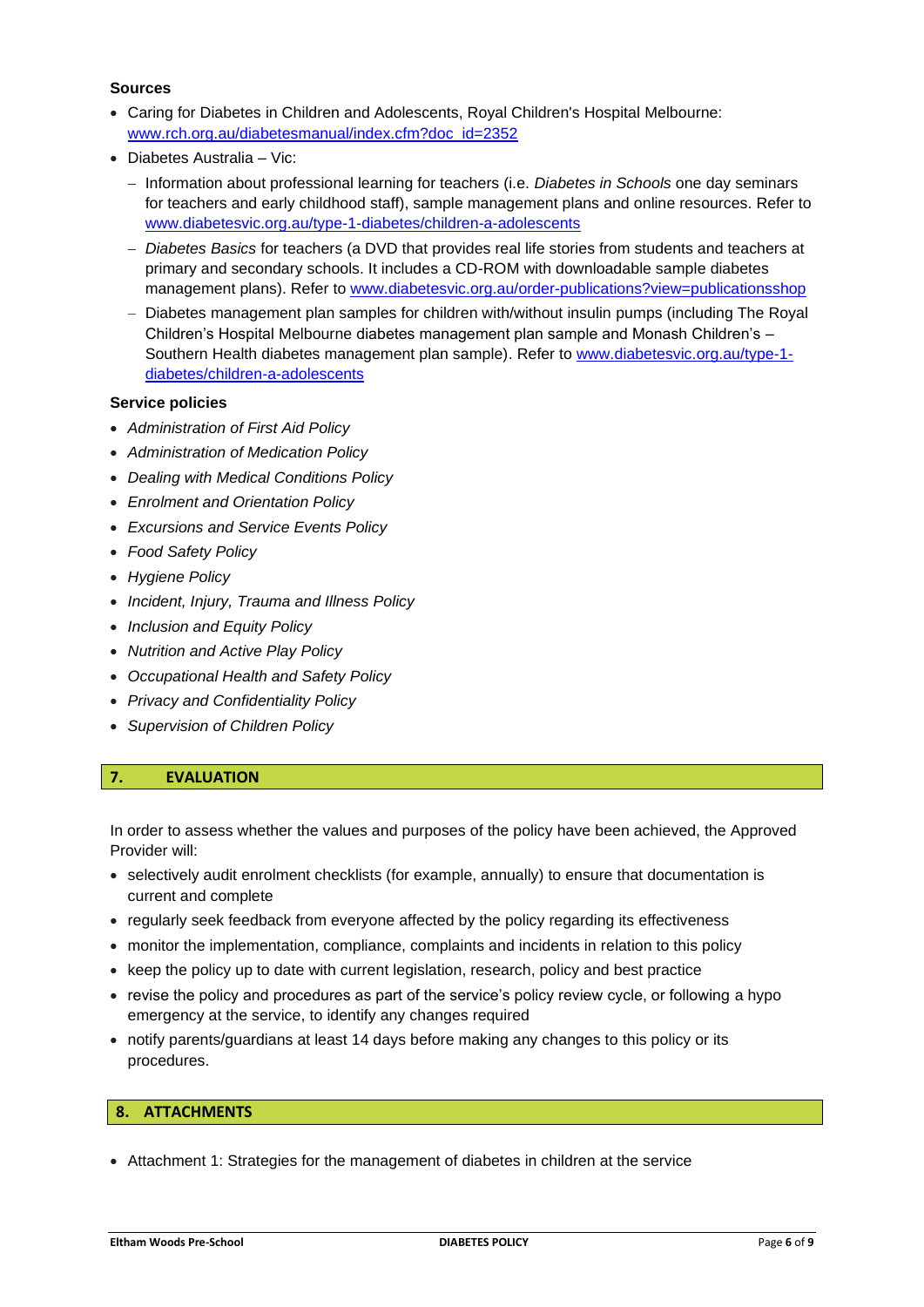# **9. AUTHORISATION**

This policy was adopted by the Approved Provider of Eltham Woods Preschool on 21 May 2015.

## **10. POLICY CHANGE RECORD**

| Date      | <b>Revision Description</b>                                                                                                                                                                                                                                                                                                                                                                                                       | <b>Authority</b> |
|-----------|-----------------------------------------------------------------------------------------------------------------------------------------------------------------------------------------------------------------------------------------------------------------------------------------------------------------------------------------------------------------------------------------------------------------------------------|------------------|
| May 2020  | Margaret Teacher made updates                                                                                                                                                                                                                                                                                                                                                                                                     |                  |
| June 2020 | ELAA Updates made<br>Replaced 'that each child with diabetes' with 'that each child<br>with pre-existing type 1 diabetes' in first line of paragraph 2<br>under 'Background', pg. 1<br>Added 'Continuous Glucose Monitoring' under 'Definitions', pg. 3<br>Added 'Flash Glucose Monitor' under 'Definitions', pg. 3<br>Updated the 'Action' bullet points for 'Monitoring of blood<br>glucose (BG) levels' of Attachment 1, pg. 7 |                  |
|           |                                                                                                                                                                                                                                                                                                                                                                                                                                   |                  |
|           |                                                                                                                                                                                                                                                                                                                                                                                                                                   |                  |
|           |                                                                                                                                                                                                                                                                                                                                                                                                                                   |                  |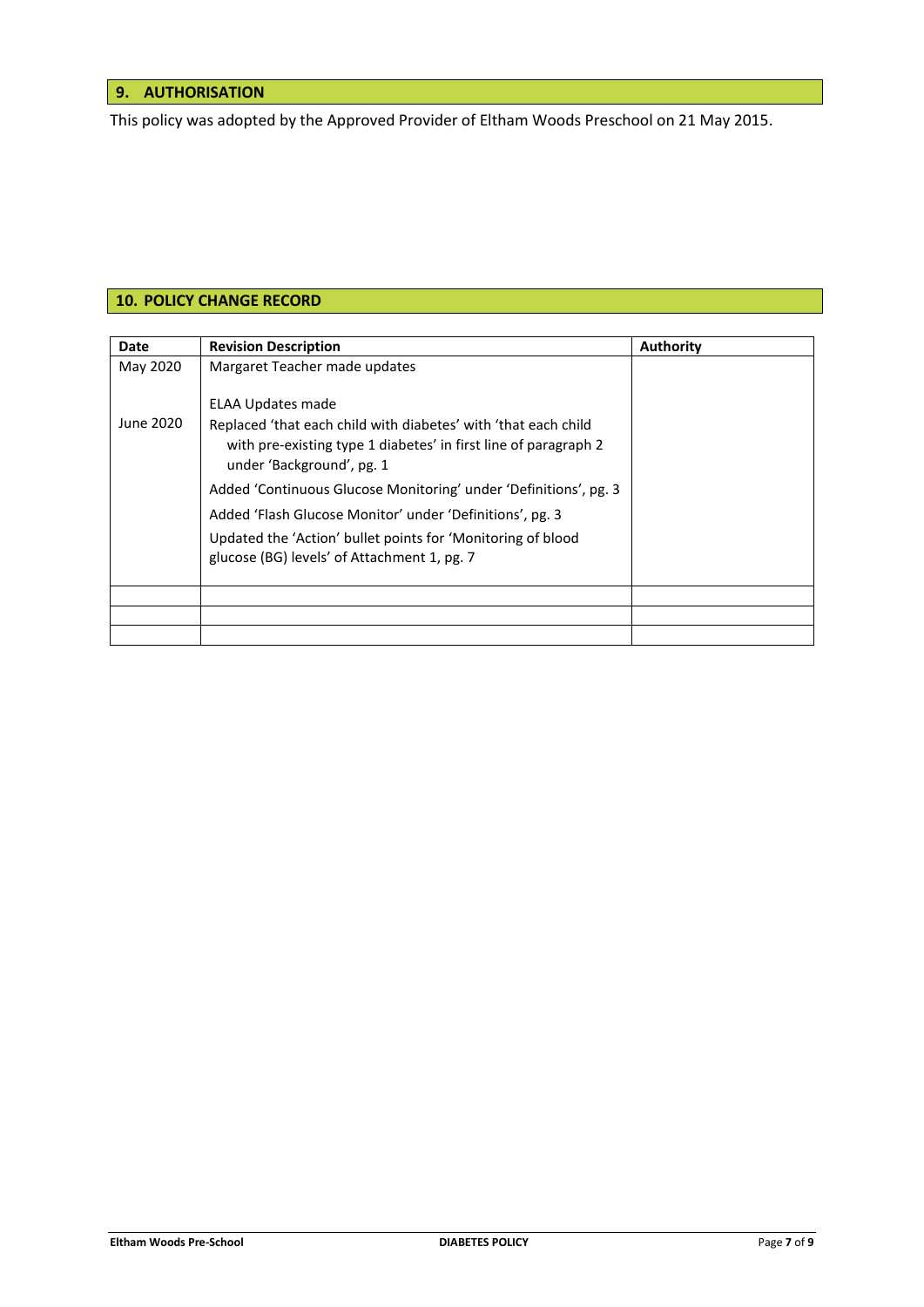# **ATTACHMENT 1 Strategies for the management of diabetes in children at the service**

| <b>Strategy</b>                                      | <b>Action</b>                                                                                                                                                                                                                                                                                                                                                                                                                                                                                                                                                                                                                                                                     |  |
|------------------------------------------------------|-----------------------------------------------------------------------------------------------------------------------------------------------------------------------------------------------------------------------------------------------------------------------------------------------------------------------------------------------------------------------------------------------------------------------------------------------------------------------------------------------------------------------------------------------------------------------------------------------------------------------------------------------------------------------------------|--|
| <b>Monitoring of</b><br>blood glucose (BG)<br>levels | • Checking of blood glucose (BG) levels is performed using a blood<br>glucose meter (refer to Definitions) and a finger pricking device. The<br>child's diabetes management plan should state the times that BG levels<br>should be checked, the method of relaying information to<br>parents/guardians about BG levels and any intervention required if the<br>BG level is found to be below or above certain thresholds. A<br>communication book can be used to provide information about the<br>child's BG levels between parents/guardians and the service at the end<br>of each session.<br>Checking of BG occurs at least four times every day to evaluate the<br>$\bullet$ |  |
|                                                      | insulin dose. Some of these checks may need to be done while a child is<br>at the service - at least once, but often twice. Routine times for testing<br>include before meals, before bed and regularly overnight.<br>Additional checking times will be specified in the child's diabetes<br>$\bullet$                                                                                                                                                                                                                                                                                                                                                                            |  |
|                                                      | management plan. These could include such times as when a 'hypo' is<br>suspected.                                                                                                                                                                                                                                                                                                                                                                                                                                                                                                                                                                                                 |  |
|                                                      | Children are likely to need assistance with performing BG checks.<br>٠<br>• Parents/guardians should be asked to teach service staff about BG<br>testing.                                                                                                                                                                                                                                                                                                                                                                                                                                                                                                                         |  |
|                                                      | Parents/guardians are responsible for supplying a blood glucose meter,<br>٠<br>in-date test strips and a finger pricking device for use by their child while<br>at the service.                                                                                                                                                                                                                                                                                                                                                                                                                                                                                                   |  |
| <b>Managing</b><br>hypoglycaemia<br>(hypos)          | Hypos or suspected hypos should be recognised and treated promptly,<br>٠<br>according to the instructions provided in the child's diabetes<br>management plan.                                                                                                                                                                                                                                                                                                                                                                                                                                                                                                                    |  |
|                                                      | Parents/guardians are responsible for providing the service with oral<br>$\bullet$<br>hypoglycaemia treatment (hypo food) for their child in an appropriately<br>labelled container.                                                                                                                                                                                                                                                                                                                                                                                                                                                                                              |  |
|                                                      | This hypo container must be securely stored and readily accessible to<br>all staff.                                                                                                                                                                                                                                                                                                                                                                                                                                                                                                                                                                                               |  |
| Administering<br>insulin                             | • Administration of insulin during service hours is unlikely to be required;<br>this will be specified in the child's diabetes management plan.                                                                                                                                                                                                                                                                                                                                                                                                                                                                                                                                   |  |
|                                                      | • As a guide, insulin for service-aged children is commonly administered:<br>- twice a day: before breakfast and dinner at home                                                                                                                                                                                                                                                                                                                                                                                                                                                                                                                                                   |  |
|                                                      | - by a small insulin pump worn by the child.                                                                                                                                                                                                                                                                                                                                                                                                                                                                                                                                                                                                                                      |  |
| <b>Managing ketones</b>                              | • Children on an insulin pump will require ketone testing when their BG<br>level is >15.0 mmol/L.                                                                                                                                                                                                                                                                                                                                                                                                                                                                                                                                                                                 |  |
|                                                      | Staff must notify parents if the ketone level is >0.6 mmol/L (refer to the<br>child's diabetes management plan).                                                                                                                                                                                                                                                                                                                                                                                                                                                                                                                                                                  |  |
| <b>Off-site excursions</b><br>and activities         | • With good planning, children should be able to participate fully in all<br>service activities, including attending excursions.                                                                                                                                                                                                                                                                                                                                                                                                                                                                                                                                                  |  |
|                                                      | The child's diabetes management plan should be reviewed prior to an<br>٠<br>excursion, with additional advice provided by the child's diabetes<br>medical specialist team and/or parents/guardians, as required.                                                                                                                                                                                                                                                                                                                                                                                                                                                                  |  |